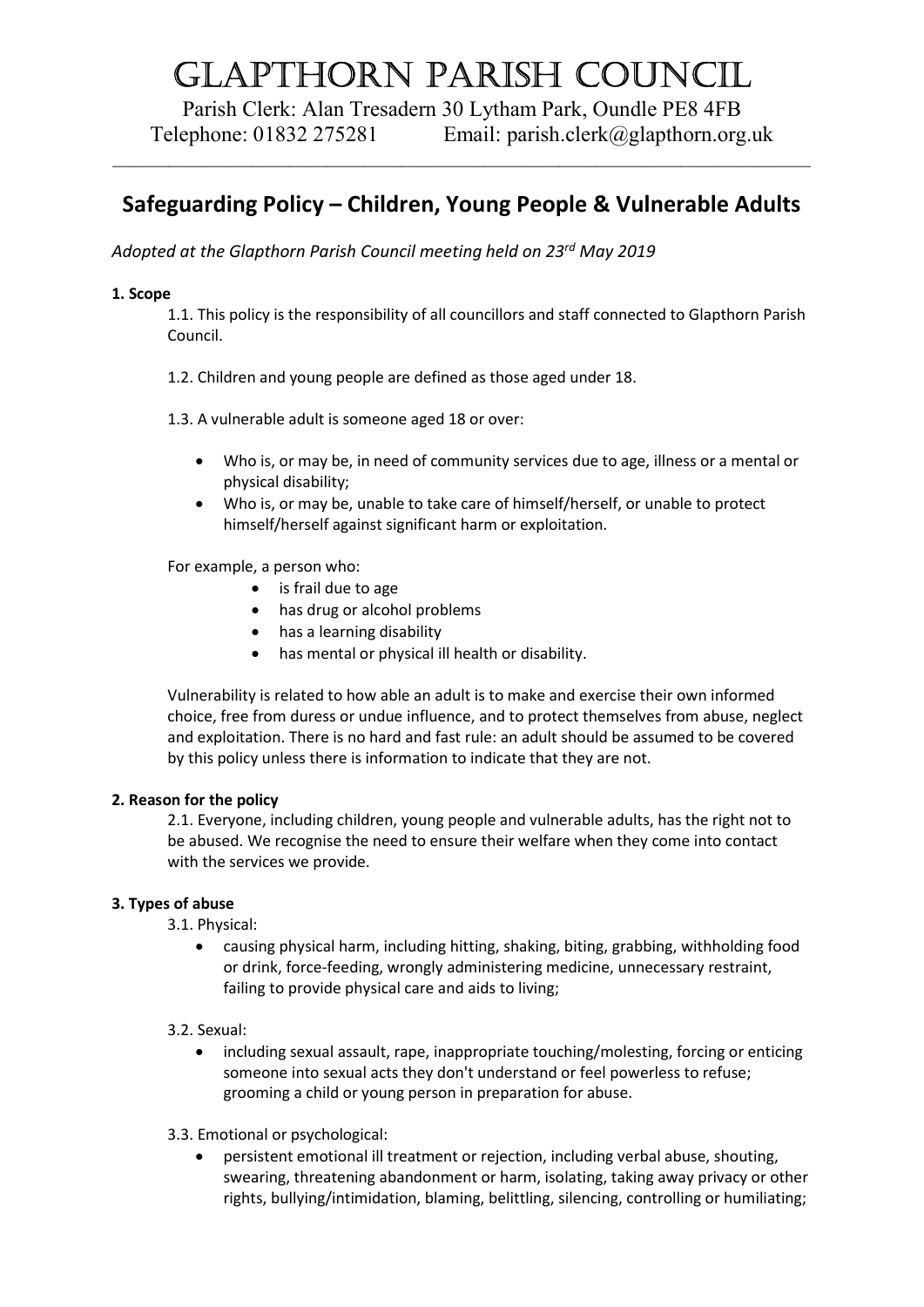- 3.4. Financial or material:
	- illegal or improper use of an adult's property, money or other assets without their informed consent or where the consent is obtained by fraud. It can include withholding money or possessions, theft of money or property, fraud, intentionally mismanaging finances, borrowing money and not repaying;
- 3.5. Neglect:
	- persistent or severe failure to meet a person's basic physical and psychological needs. It will result in serious impairment of their health or development, and can include withholding shelter, food, drink, heating and clothing, failing to provide access to health, social and educational services, ignoring physical care needs, exposing a person to unacceptable risk, failing to ensure adequate supervision or unresponsiveness to the basic emotional needs of a child;
- 3.6. Discriminatory abuse:
	- including slurs, harassment and maltreatment due to a protected characteristic (Equality Act 2010);
- 3.7. Institutional abuse:
	- including the use of systems and routines which neglect a person receiving formal care e.g. in a children's home.

## 4. Signs of abuse

4.1. There are many possible signs of abuse, none being conclusive on their own. Examples include:

- Unexplained injury / weight loss / cuts and bruises / dirtiness
- Changes in behaviour
- Depression / low self-esteem
- Lack of self-care / dehydration / abnormal eating pattern
- Harm to self
- Obsessive behaviour
- Bills not being paid
- An overly critical or disrespectful carer who may bully or undermine
- Isolation from usual network of friends, family or community

#### 5. Safeguarding

5.1. Safeguarding children from abuse and promoting their welfare means:

- protecting children from maltreatment;
- preventing impairment of children's health or development;
- ensuring children are growing up in circumstances consistent with the provision of safe and effective care;
- taking action to enable all children to have the best outcomes.

5.2. Safeguarding vulnerable adults means protecting them from maltreatment and preventing injury or significant harm. Abuse violates an adult's human and civil rights. It can vary from treating someone with disrespect in a way which significantly affects the person's quality of life, to causing actual physical suffering.

5.3. A safeguarding concern arises if abuse is suspected or disclosed. Abuse can happen anywhere – at home, in a residential or nursing home, a hospital, in the workplace, at a day centre or educational establishment or in the street.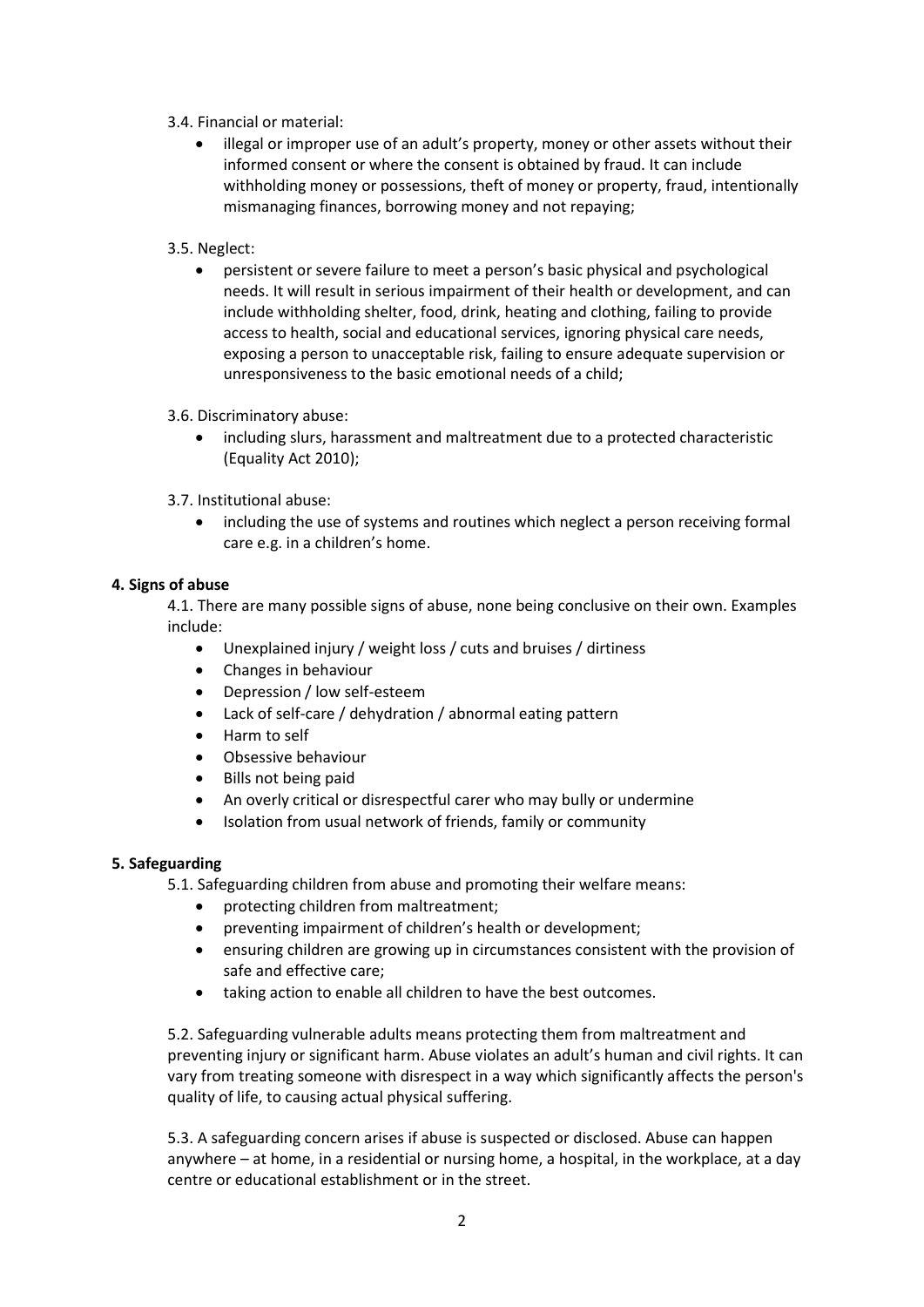#### 6. Reporting safeguarding concerns

6.1. We all have a responsibility to report any safeguarding concerns over the welfare of children, young people or vulnerable adults. This extends to the identification of signs of abuse; poor practice by staff, councillors and others acting for or on behalf of the council, and allegations brought to our attention by a member of the public. Reporting safeguarding concerns can prevent serious abuse or harm from happening, or from escalating.

6.2. Staff and councillors must not attempt to investigate abuse themselves; neither must they confront anyone who is allegedly responsible for abuse nor tell them that allegations have been made about them.

6.3. The officer responsible for receipt of concerns and forwarding them on is the Clerk. If the Clerk is absent do not wait for him/her to return to work.

6.4. Report safeguarding allegations or concerns to Northamptonshire County Council Children's or Adults Services at the earliest possible opportunity, and at least within 24 hours. If it is outside working hours contact the Northamptonshire County Council Emergency Duty Team.

6.5. Dial 999 if a child, young person or vulnerable adult may be in imminent danger or a criminal offence may have been committed.

#### 7. Confidentiality, record keeping and sharing information

7.1 Information about safeguarding concerns should be regarded as confidential. The information is not secret, however, and Glapthorn Parish Council will co-operate with investigations by Northamptonshire County Council Children's or Adults services, or the Police as applicable, and follow their advice to ensure that any risk to the safety of children, young people and vulnerable adults is addressed.

7.2 Where a disclosure is made it is important that the staff member does not promise the child/young person/vulnerable adult to keep the information secret but says that they will only disclose it to someone who can help them.

#### 8. Allegations against a councillor or member of staff

8.1 If someone witnesses behaviour by a councillor, member of staff, contractor or partner, or an allegation is made about them that indicate that they have, or may have:

- harmed a child, young person or vulnerable adult, or put them at risk of harm;
- possibly committed a criminal offence against or related to a child, young person or vulnerable adult or behaved in a way that indicates they may pose a risk of harm to children, young people or vulnerable adults;

they must report it as a safeguarding concern to the Police and/or NCC Children's or Adults Services at the earliest possible opportunity.

8.2 A councillor or member of staff must report any allegation made against them to the Clerk or Chair of the Council.

8.3. Safeguarding concerns and allegations relating to staff will be dealt with in accordance with the Disciplinary Procedure (including in instances where the member of staff resigns or leaves). However, investigations by the responsible authorities will take precedence over